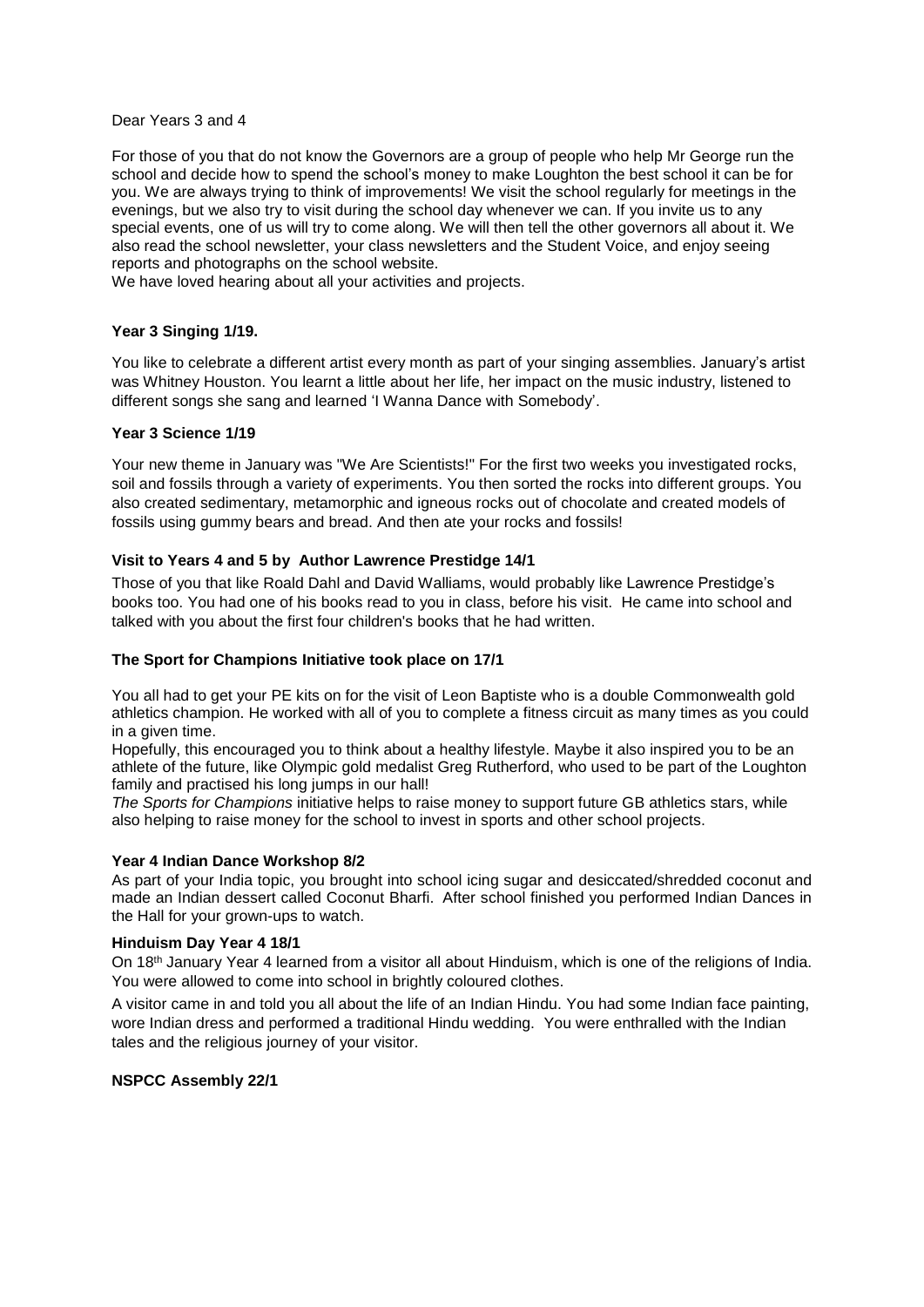The NSPCC presented their Speak out Stay Safe programme to give you all information on how to keep yourselves safe from harm.

# **World book Day on 7/3**

Years 3 and 4 explored the work of Drew Daywait. Your learning concentrated on his books 'The Day the Crayons Quit' and the 'The Day the Crayons came home'. You came into school dressed up as your favourite book characters or your favourite crayon colour.

The year 6 teachers wore some very 'flattering' rainbow coloured jumpers to represent the crayon rainbow from the books. Throughout the day, they shared books and stories with you to celebrate the love of books.

# **Comic Relief day 15/3**

You were able to come into school with a red top, and a red nose or Deeley Boppers. Many of you made 50p donations and you learned in your PSHE lessons about the work Comic Relief does.

# **Years 4 and 5 Shakeseare Production Romeo and Juliet**

Auditions were held and you had to memorise a line and recite it with expression. You worked hard to learn your lines and your teachers helped you in the lunch break. You performed in front of the rest of the school and your grown-ups. You were rightly proud of your performance. Romeo and Juliet were played by Macy and Eve.

# **Rock your Socks celebrating World Downs-Syndrome Day.**

You came into school wearing your funkiest, brightest, odd socks to show that everyone is colourful and unique. The theme was 'leave no one behind'.

## **Family Fun Run 5/4**

Lots of parents came to support you. Some took part by running along with you while others cheered from the side-lines. With sponsored running you raised over £1,600 for the School Fund.

## **Year 4 STEM Week 23-26/4**

Year 4 spent the whole school week learning about planes as part of Science, Technology and Maths. You explored the early days of aviation, learning about the Wright Brothers and Amelia Earhart. You observed how modern aeroplanes look very different to the early designs from the beginning of the twentieth century. You discovered how the design of the plane helps keep it in the air. You considered the shape of the wings and the tail when you each designed your prototype. You evaluated it and then used it to build your aeroplane. You had to practise DT skills including using a saw and a glue gun. You tried your planes out, and many of them were able to stay in the air. You learned about the history and science behind flying an aeroplane as well as the importance of designing and using equipment carefully.

# **Year 4 Thinktank in Birmingham 30/4**

The visit started with a workshop in the theatre on electricity. You saw the 'Things about me' gallery and learned all about how your insides worked and saw a cross-section of a real brain! You had to use your brains in the Science garden which brought to life engineering, mechanics and transportation with over 30 hands-on exhibits. You also learned all about recycling, composting and caring for, and being safe in our environment.

# **Outdoor Learning Club On Tuesday 30/4**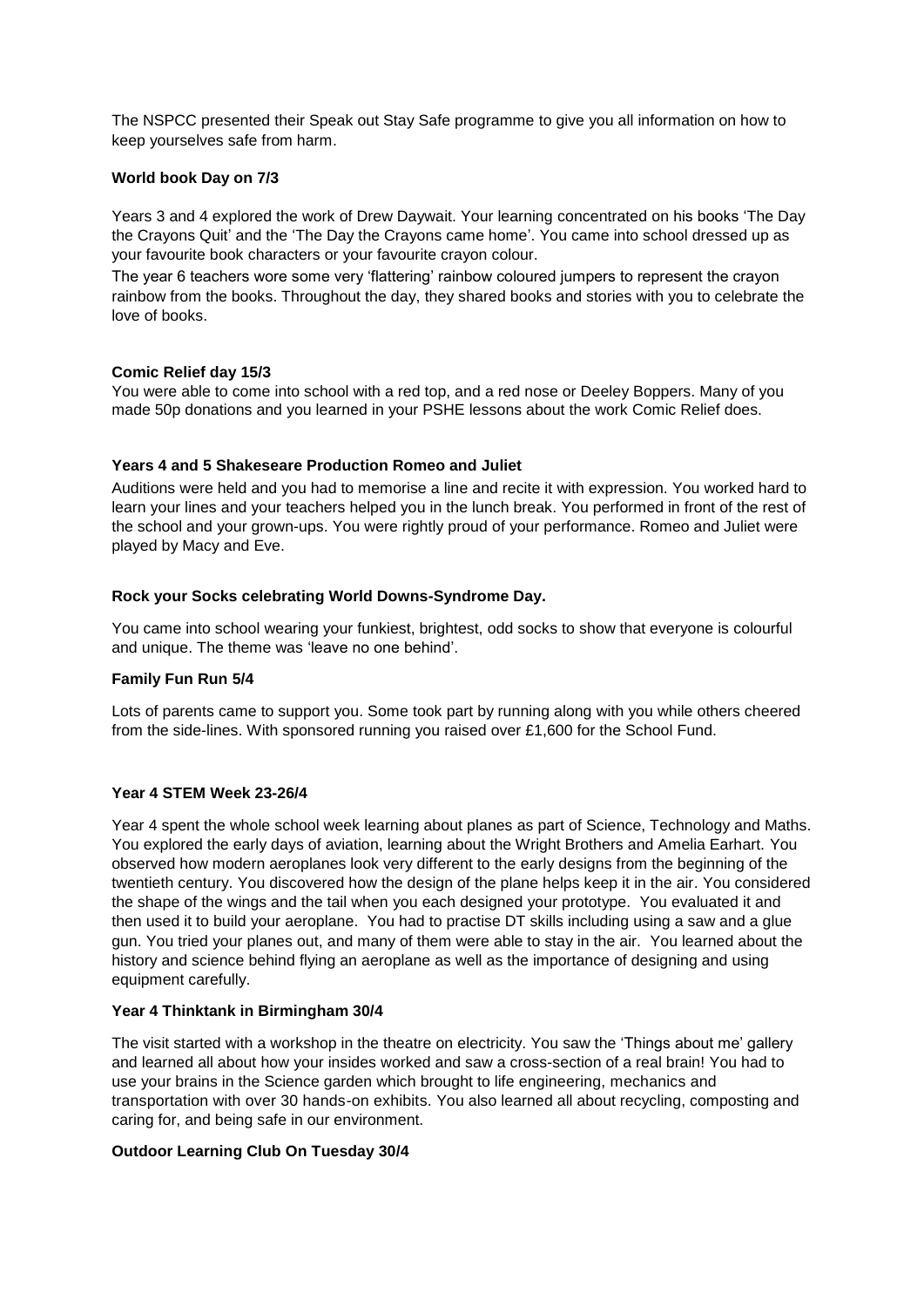Ten children from Outdoor Learning Club met two representatives helping the Parish Council. They provided buckets filled with seeds, sand and soil so that you could sow the Millennium Meadow, which is near the school. The mixture contains 30 different types of wildflower.

On 7 May, the Outdoor Learning Club went around the school grounds on a bug hunt. You looked in various places, including the log pile, along the hedgerow and in the LS garden. You found a whole range of invertebrates, including a snail, a slug and a bumblebee collecting pollen from the rosemary flowers.

# **Year 3 peripatetic violin showcase assembly 7/5**

Your visiting violin teacher came in to lead a celebration violin concert. The violinists playing were mostly from year 3. All the children were able to play the pieces chosen in time and with confidence.

# **Summer Festival 14/6**

The rain stopped briefly, and the sun shone. The PTSA organised stalls, food and drink. There was singing and live music with Mr George on the electric guitar and in good voice. Years 3 and 4 performed their Bollywood style dance and also some country dancing. Over £3000 was raised for our School.

# **Family open day and picnic on 15/7**

Your grown-ups will be coming to see you at work in your classrooms and Showcase Gallery Art Exhibition when every one of you will have a picture on display.

# **The Years 4 & 5 disco 17/5**

It was well-attended and some of you enjoyed dancing along to your favourite tunes. Over £370 was raised from the event.

## **WW1 memorial at the MK Rose 15/6**

Two Loughton School students took part in a WW1 ceremony at the MK Rose in Campbell Park.

Albert French signed up to fight aged 15 with the Kings Royal Rifles and died a week before his 17th birthday in France. At the Ceremony of Remembrance, Gabriel read some of Albert French's emotional letters home to his family in Wolverton. Elliott played the Last Post. The event was attended by important people such as the MK Mayor. Well done Gabriel and Elliott.

## **Loughton's Scarecrow Festival 2019 16/6**

The theme in this year's Festival was 'Heroes and Villains'. Those of you in Wrap Around created 'Spider-Man vs. The Joker!' You made a life-size cobweb using recycled materials, wood and sparkling paint and worked together to join it into the perfect web. Spider-Man was created by stuffing an old Spidey suit with carrier bags and then the head was made with stuffing and felt. The Joker was made from an old coffee sack which was painted in his classic purple suit colour, and he was pinned to the cobweb via Spider-Man's long and sticky spider web. Well done to all of the children who took part in your creation. Hundreds of visitors have admired your hard work and £10,000 was raised for the upkeep of our lovely local All Saints Church.

## **Year 3 visited the Tower of London 27-28/6**

Although it was quite a long coach journey, you very excited to spot some of the famous landmarks on the way. At the Tower, you learned about crime and punishment. You met a knight who told you many tales of previous prisoners, including John Gerard, who escaped from the Salt Tower after being tortured. You visited some of the prisons and were amazed to see that they were quite reasonable, with features including a big window and a huge fireplace. Not what you had imagined!